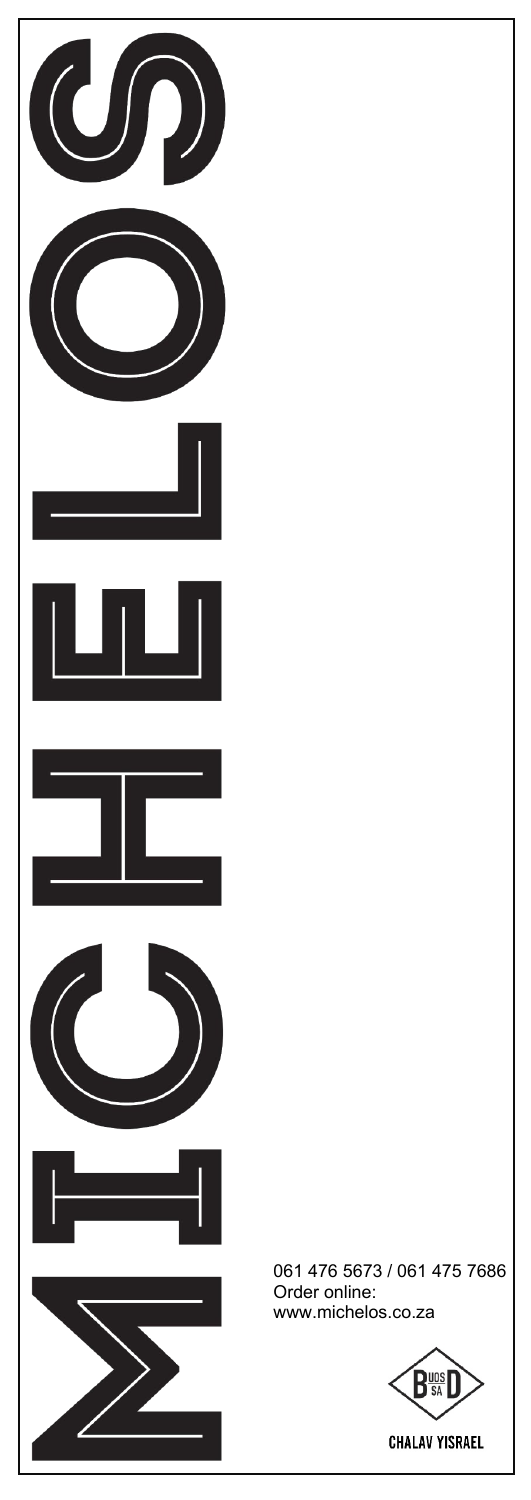#### **PIZZAS**

| <b>Margarita</b>                                                                                                                   | М<br>115 | L<br>180 |
|------------------------------------------------------------------------------------------------------------------------------------|----------|----------|
| <b>Mushroom &amp; Olive</b>                                                                                                        | 140      | 205      |
| <b>Hawaiian</b><br>Mushrooms & Pineapple                                                                                           | 140      | 205      |
| <b>Funghi Al Pesto</b><br><b>Roasted Mushrooms</b><br>& Pesto                                                                      | 140      | 205      |
| <b>Greco</b><br>Spinach, Feta & Olives                                                                                             | 150      | 210      |
| <b>Stoneys</b><br>Feta, Pineapple & Peppadew                                                                                       | 150      | 210      |
| <b>Owners Favourite</b><br>Pesto, Sweet Onion Relish<br>& Feta                                                                     | 150      | 210      |
| <b>Mexicana</b><br>Soya mince, Onions, Green<br>Pepper & Jalapeño Chillies                                                         | 160      | 215      |
| <b>Sundried</b><br>Sundried Tomato, Avocado, Feta<br>& Rocket                                                                      | 160      | 215      |
| Vegetarian<br>Fresh Tomato, Green Pepper,<br><b>Olives &amp; Mushrooms</b>                                                         | 150      | 210      |
| Avo Jafo<br>Pineapple, Feta, Avo                                                                                                   | 150      | 210      |
| <b>Pasta Pizza</b><br>The Carbo Loader -<br>Thick base Margarita with a<br>choice of pasta topping:<br>Polish, Arabiato or Indiano | 180      | 230      |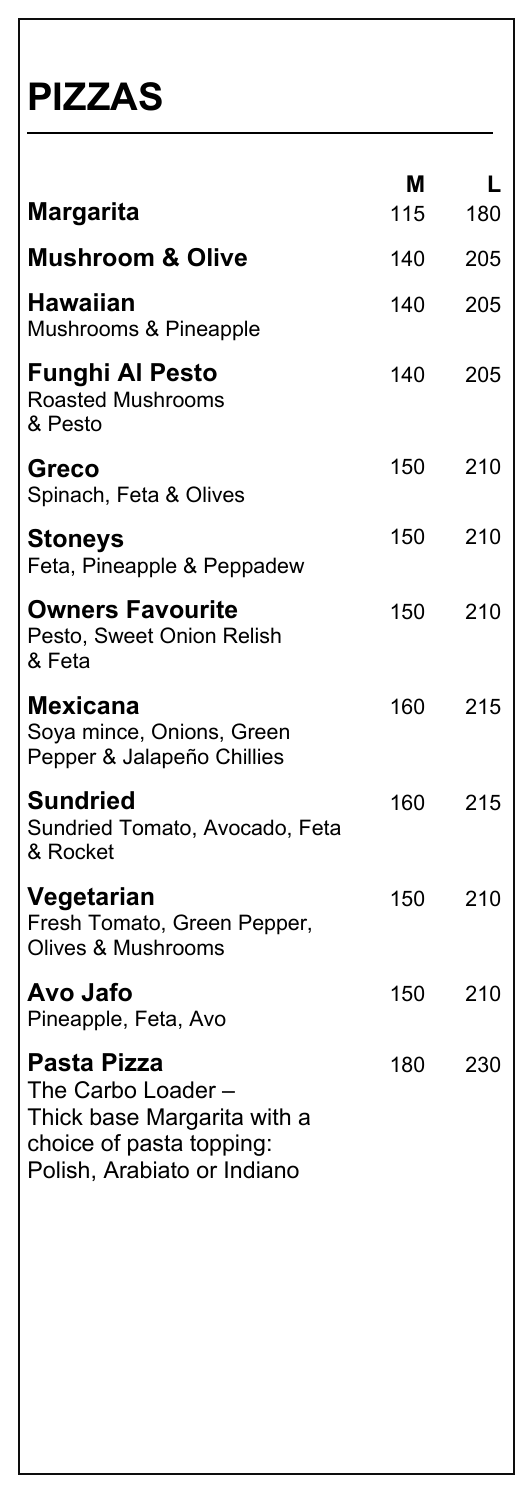**FOCACCIA BREAD**

| Herb                                                                                                                                                                                                                                        | Μ<br>50  | 70       |
|---------------------------------------------------------------------------------------------------------------------------------------------------------------------------------------------------------------------------------------------|----------|----------|
| <b>Garlic &amp; Herb</b>                                                                                                                                                                                                                    | 55       | 75       |
| <b>Extras &amp; Toppings</b><br>Chilli, Garlic<br>Mushroom, Olives, Onions<br>Green Pepper, Jalapeño Chillies,<br>Fresh Tomato, Sundried Tomato,<br>Peppadews, Sweet Onion Relish,<br>Rocket, Roasted Butternut,<br>Roasted Mushrooms, Corn | 10<br>18 | 10<br>26 |
| Tuna, Soya Mince<br>Mozzerella, Feta, Pesto<br>Haloumi, Avocado,<br>Spinach, Sticky Beetroot                                                                                                                                                | 25       | 35       |
| Spelt bases - medium only                                                                                                                                                                                                                   | 36       |          |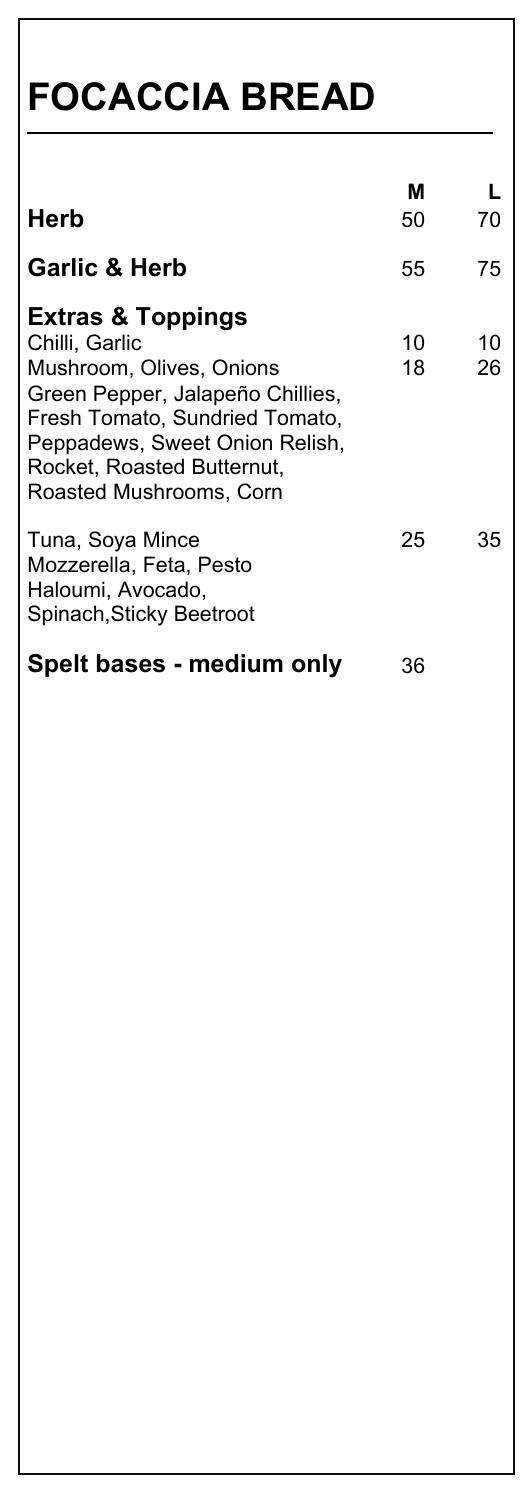| <b>OTHER MEALS</b>                                                                                                                                 |                         |
|----------------------------------------------------------------------------------------------------------------------------------------------------|-------------------------|
| <b>Melanzane Bake</b><br>Thin layers of lightly fried eggplant in<br>napolitana sauce                                                              | 90                      |
| <b>Nachos Plain</b><br>Corn chips topped with soya mince and<br>melted mozzarella cheese. Served with<br>a spicy tomato salsa and avo<br>guacamole | 105                     |
| <b>Nachos Spicy</b><br>With Jalapeño Chillies                                                                                                      | 115                     |
| <b>Haloumi Sticks</b><br>Fried haloumi pieces serviced with<br>sweet chilli sauce                                                                  | 55                      |
| <b>Baked Potatoes</b><br>Napolitana<br>Arabiato<br>Alfredo, Creamy napoli, Indiana, Biella,<br>Spinaci, Polish, Creamy Pesto                       | 85<br>90<br>100         |
| Tuna & Mozzarella, Smoked Salmon<br>Curry, Mexicana                                                                                                | 110                     |
| <b>Baked Pastas</b><br>Vegetable<br>Tuna<br>Spinach & Feta Cannelloni<br>Macaroni & Cheese                                                         | 105<br>120<br>120<br>99 |
| <b>Michelos Special Burger</b><br>Home-style soya mince patty with<br>melted mozzarella cheese and chips                                           | 112                     |
| <b>Chips (Parev)</b>                                                                                                                               | 45                      |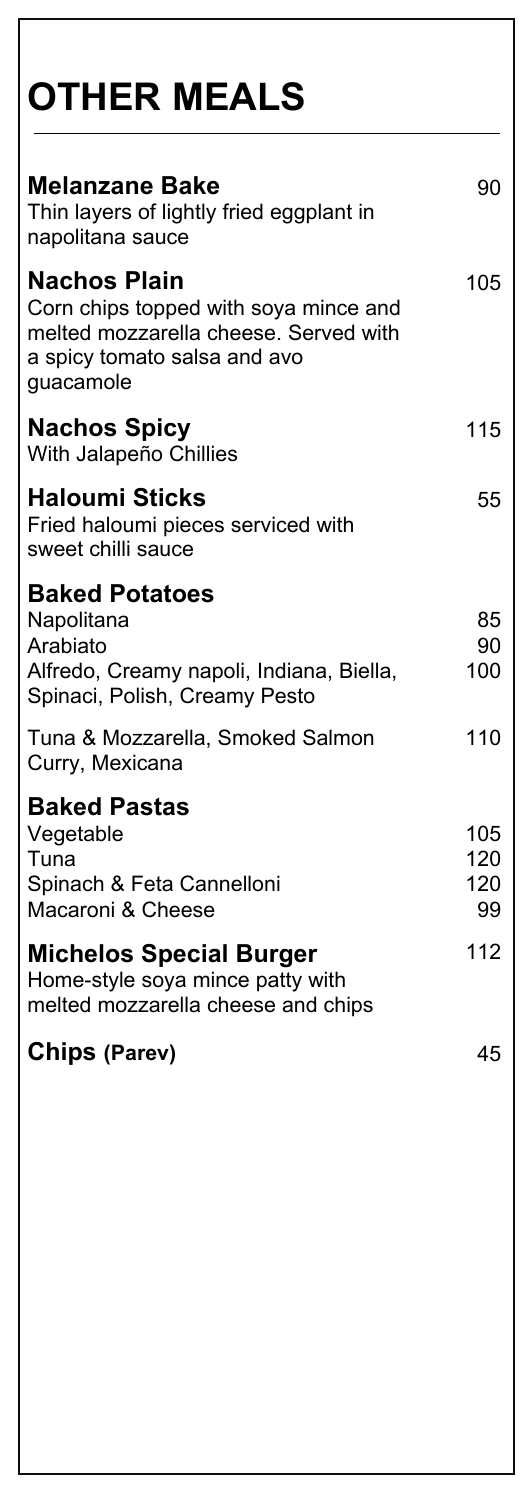#### **Tramezzino** All our Tramezzino are made with melted mozzarella cheese and served with a side salad or chips Choose white or brown Spinach & Feta 105 Avocado & Feta 95 Roasted Vegetables 90 Tuna Mayo, Peppadews & Gherkins 105 Olives & Mushrooms 95 Cheese & Tomato 80 **Fish (Parev)** All our fish is beautifully filleted and spiced to perfection. Served with chips, a side salad or vegetables **Grilled Hake** 170 With fresh spices, drizzled with lemon & olive oil, topped with a lemon butter sauce **Salmon Madeira** 195 In the Portuguese style, topped with a lemony reduction of basil and soy **Grilled Salmon 195** With fresh spices, drizzled with lemon & olive oil, topped with a lemon butter sauce **Soups (Served with a Small Herb Focaccia Bread)** Tomato 70 Minestrone 75 Cream of Tomato **78** Cream of Corn & Onion 78 Cream of Pea & Lettuce 78 Butternut 75 Vegetable 75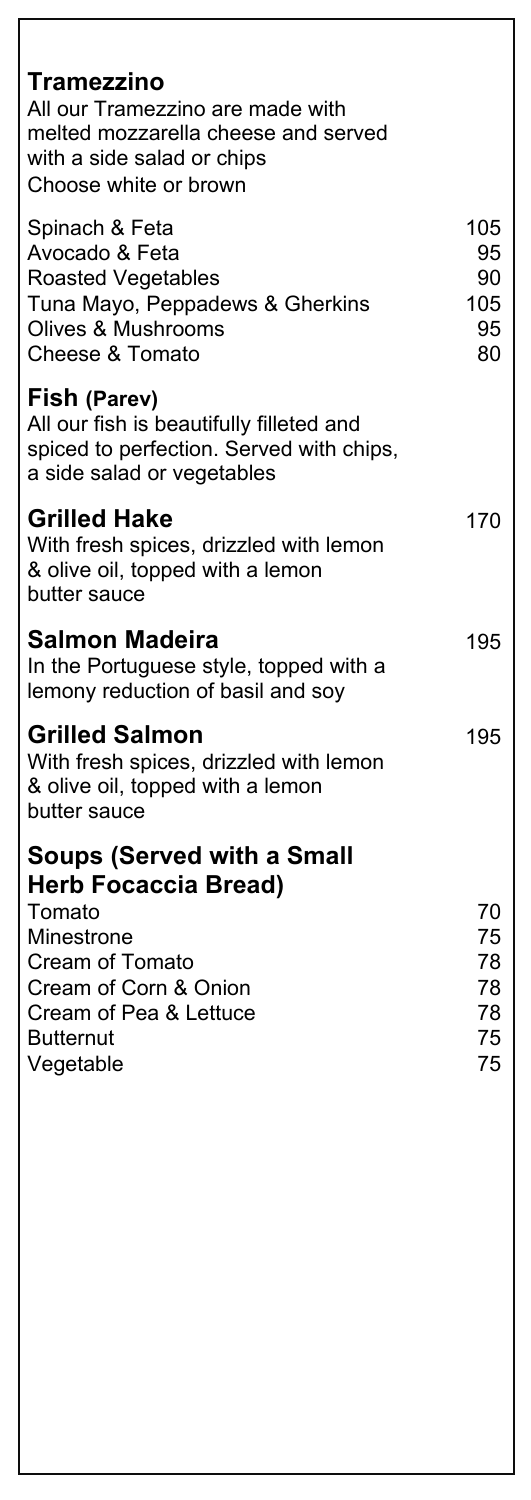### **PASTAS**

| <b>Napolitana</b><br>Famous recipe. Prepared daily                                        | 95  | <b>Sharing</b><br>170 |
|-------------------------------------------------------------------------------------------|-----|-----------------------|
| with fresh ripe tomatoes & herbs<br><b>Creamy Napolitana</b>                              | 105 | 190                   |
| Famous recipe. Prepared daily<br>with fresh ripe tomatoes & herbs<br>with a dash of cream |     |                       |
| <b>Arabiato</b><br>A fresh tomato oregano sauce with<br>garlic & chilli                   | 100 | 180                   |
| <b>Spinaci</b><br>Fresh spinach in a cream sauce<br>with feta cheese                      | 125 | 230                   |
| <b>Biella</b><br>Sweet, creamy butternut topped<br>with mozzarella cheese                 | 120 | 220                   |
| <b>Rocket</b><br>Rosa tomatoes, rocket, peppadew<br>& garlic                              | 112 | 205                   |
| <b>Mushroom Alfredo</b><br>Mushrooms in white sauce                                       | 112 | 205                   |
| <b>Polish</b><br>A creamy napolitana sauce with<br>mushrooms & chilli                     | 112 | 205                   |
| <b>Pesto</b><br>Fresh basil, garlic, pine nuts &<br>olive oil                             | 120 | 220                   |
| <b>Creamy Pesto</b><br>Fresh basil, garlic, pine nuts &<br>olive oil with a dash of cream | 125 | 230                   |
| <b>Smoked Salmon Curry</b><br>Smoked salmon in a mild, creamy,<br>curry sauce             | 125 | 230                   |
| <b>Indiana</b><br>Creamy tomato infused with garlic<br>& curry, topped with cheese        | 120 | 220                   |
| <b>Spaghetti Bolognaise</b><br>With soya mince                                            | 112 | 205                   |
| <b>Extra Cheese</b>                                                                       | 25  |                       |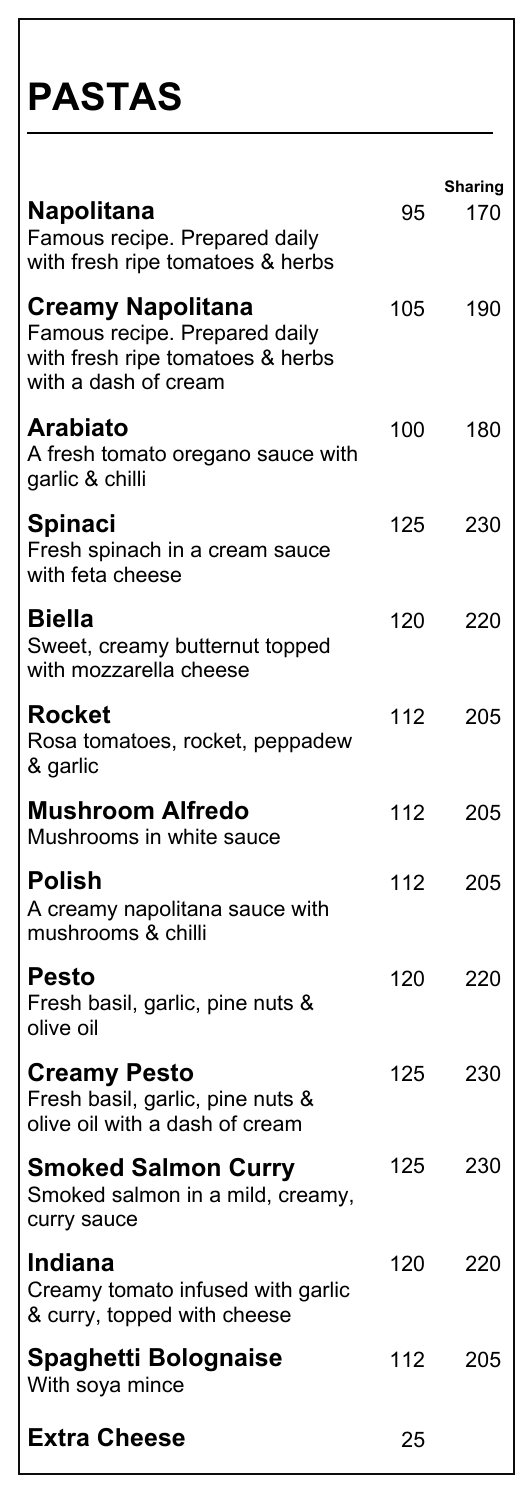# **SALADS**

| <b>French</b><br>Basic garden salad - Lettuce, carrots<br>tomatoes, cucumbers, onions & peppers                                                                                                                                              | 93  |
|----------------------------------------------------------------------------------------------------------------------------------------------------------------------------------------------------------------------------------------------|-----|
| <b>Italian</b><br>With green peppers, carrots, corn, red<br>onions, olives & mozzarella cubes                                                                                                                                                | 108 |
| <b>Greek</b><br>With red onions, kalamata olives, feta &<br>sundried tomatoes                                                                                                                                                                | 108 |
| <b>Health</b><br>With chickpeas, carrots, avocado,<br>asparagus, cottage cheese, sprouts,<br>cranberries, mixed toasted seeds<br>Served with a low-fat yogurt dressing                                                                       | 125 |
| <b>Sticky Beetroot &amp; Sweet Potato</b><br>Sticky beetroot, roasted sweet potato,<br>red onion, grated egg, feta cheese,<br>salted cashews, and croûtons on a bed<br>of spinach and rocket. Served with our<br><b>Secret Pink dressing</b> | 125 |
| <b>Roast Vegetables &amp; Couscous</b><br>Herbed couscous with roasted<br>vegetables and rocket, topped with<br>cranberries, walnuts, and pumpkin<br>seeds. Served with a sweet Honey-and-<br>Lemon vinaigrette                              | 125 |
| <b>Nicoise</b><br>With steamed green beans, kalamata<br>olives, soft boiled potatoes, tuna &<br>boiled egg                                                                                                                                   | 128 |
| <b>Haloumi</b><br>With baby tomatoes, avocado & haloumi<br>cheese, topped with corn nuts                                                                                                                                                     | 125 |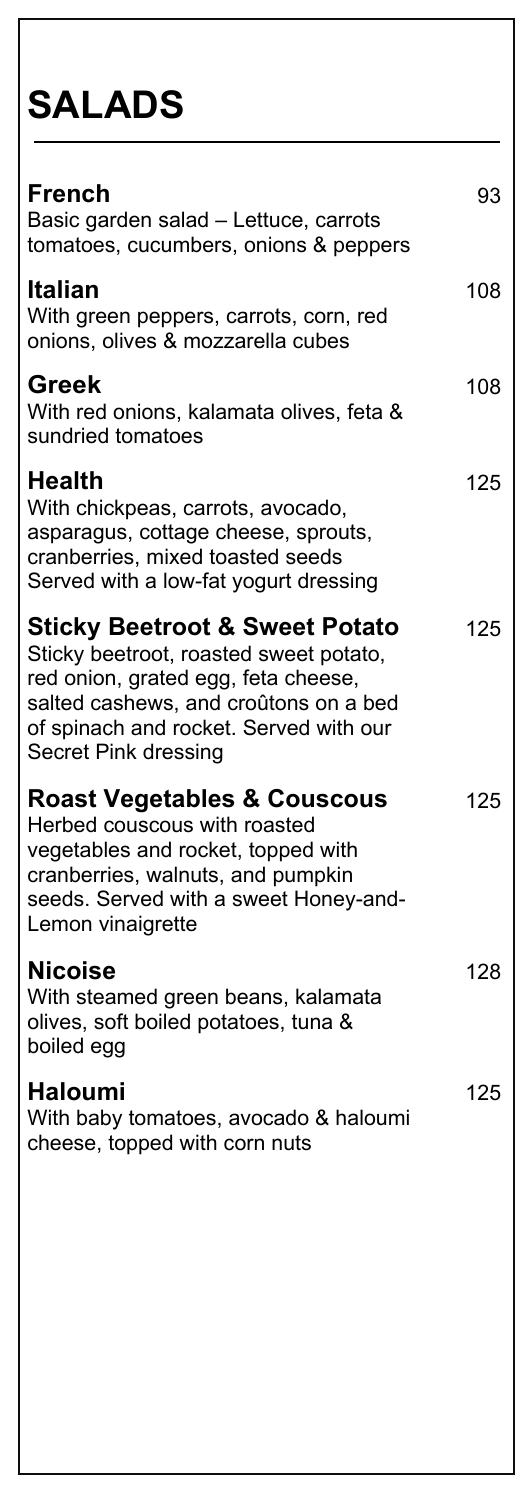## **SUSHI**

| <b>Rainbow Roll (8 pieces)</b>        |               | 85  |
|---------------------------------------|---------------|-----|
| Nigiri (6 pieces)                     |               | 82  |
| Sashimi (6 pieces)                    |               | 103 |
|                                       | <b>Salmon</b> | Veg |
| <b>California Rolls</b><br>(8 pieces) | 78            | 68  |
| <b>Hand Rolls</b>                     | 65            | 50  |
| Maki (8 pieces)                       | 67            | 57  |
| <b>Fashion Sandwich</b><br>(8 pieces) | 88            | 75  |

# **SUSHI PLATTERS**

| <b>Gourmet Sushi Platter</b><br>Nigiri (6 pieces)<br>California Rolls (8 pieces)<br>Sashimi (6 pieces)                                                  |      | 245  |
|---------------------------------------------------------------------------------------------------------------------------------------------------------|------|------|
| <b>Salmon Rainbow Roll</b><br>(16 pieces)                                                                                                               |      | 168  |
| <b>Salmon Mixed</b><br>Maki Salmon (8 pieces)<br>Fashion Sandwich Salmon (8 pieces)<br>California Rolls Salmon (8 pieces)                               |      | 220  |
| <b>Vegetarian Mixed</b><br>Maki Avo/Cucumber (8 pieces)<br><b>Fashion Sandwich Vegetarian</b><br>$(8$ pieces)<br>California Rolls Vegetarian (8 pieces) |      | 190  |
|                                                                                                                                                         | 20pc | 40pc |
| <b>California Roll Salmon</b>                                                                                                                           | 165  | 310  |
| <b>California Roll</b><br>Vegetarian                                                                                                                    | 155  | 295  |
| <b>California Roll Mixed</b>                                                                                                                            | 160  | 315  |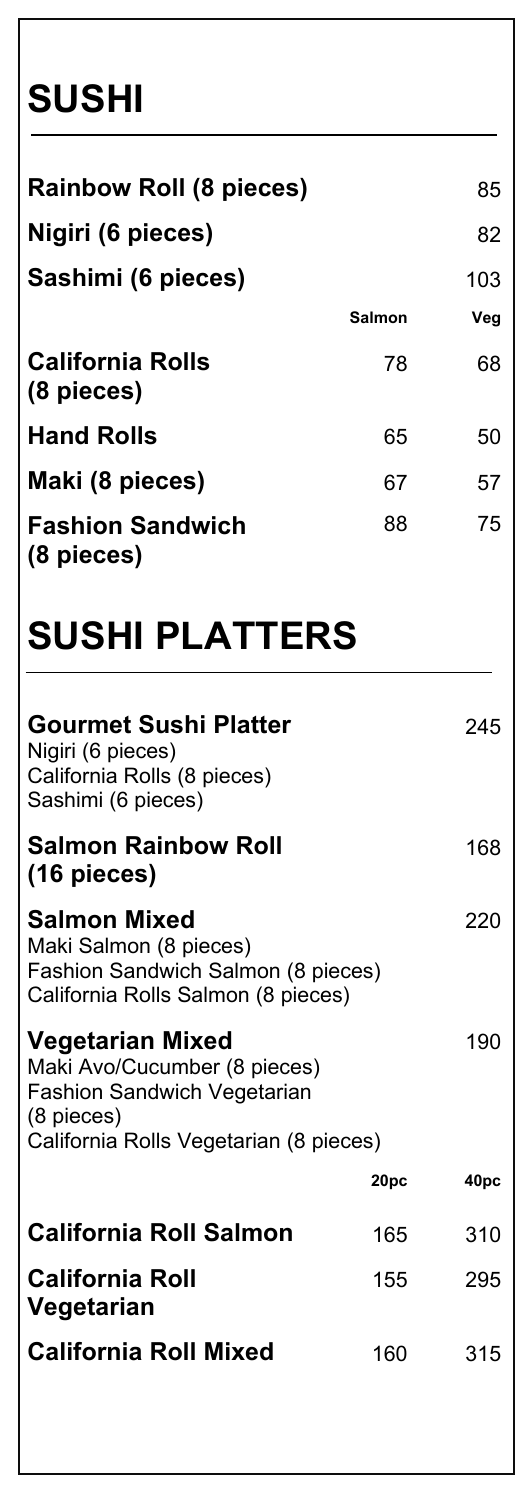# **DESSERTS**

| <b>Waffles &amp; Ice Cream</b>       | 64  |
|--------------------------------------|-----|
| <b>Dom Pedro</b><br>Whiskey          | 53  |
| <b>Cake by the Slice</b>             | 49  |
| <b>Cheese Blintze</b><br>& Ice Cream | 42  |
| Soft serve Ice Cream                 | 36. |

## **COLD DRINKS**

| Cans                                                                                                               |             | 19              |
|--------------------------------------------------------------------------------------------------------------------|-------------|-----------------|
| <b>Lipton Ice Teas</b>                                                                                             |             | 22              |
| <b>Appletiser</b>                                                                                                  |             | 22              |
| <b>Mineral Water</b><br>Still or Sparkling - 500ml                                                                 |             | 18              |
|                                                                                                                    | <b>Kids</b> | Reg             |
| <b>Milk Shakes</b><br>Vanilla, Chocolate, Coffee,<br>Banana, Lime, Strawberry,<br><b>Bubblegum</b>                 | 35          | 45              |
| <b>Chilla Ice Drinks</b><br>Coffee, Vanilla, Chocolate,<br>Toffee, Brazilian Hazelnut                              | 35          | 45              |
| <b>Gourmet Milk Shakes</b><br>Biscotti, Hazelnut, Salted<br>Caramel, Cherry, Strawberry,<br><b>White Chocolate</b> |             | 50              |
| <b>Smoothies</b><br>Mango, Passion Fruit,<br>Strawberry, Lemon                                                     |             | 40              |
| <b>Cordials</b><br>Passion Fruit, Lime,<br>Cola Tonic                                                              |             | 12 <sup>2</sup> |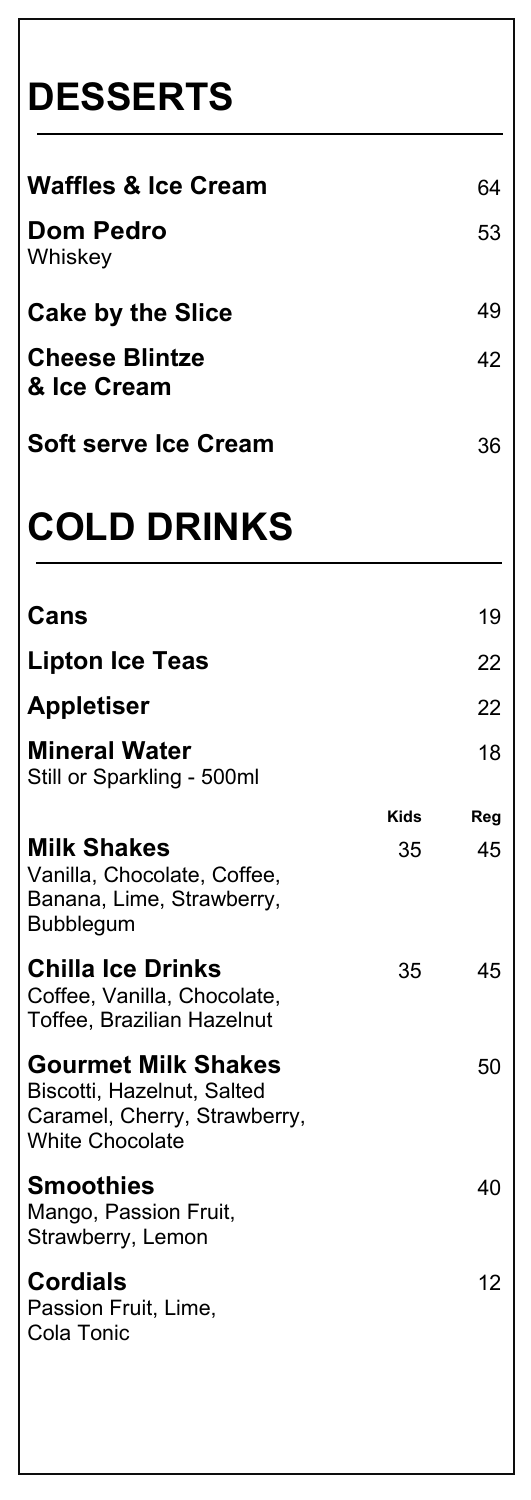# **HOT DRINKS**

| <b>Filter Coffee</b>                                                                                                             | 22 |
|----------------------------------------------------------------------------------------------------------------------------------|----|
| Tea<br>5 Roses, Rooibos,<br><b>Selection of Herbal Infusions</b>                                                                 | 20 |
| Cappuccino                                                                                                                       | 30 |
| <b>Espresso</b>                                                                                                                  | 23 |
| <b>Caffe Latte</b>                                                                                                               | 30 |
| Chococino                                                                                                                        | 42 |
| <b>Hot Chilla</b><br>Toffee, Swiss Chocolate, Brazilian<br>Hazelnut, French Vanilla Mocha,<br>White Chocolate, Spiced Chai Latte | 45 |

### **ALCOHOLIC BEVERAGES**

| <b>Beers</b>               | 29 |
|----------------------------|----|
| <b>Spirits</b>             |    |
| <b>Bells</b>               | 30 |
| J&B                        | 30 |
| Johnnie Walker Black Label | 43 |
| Smirnoff                   | 30 |
| Absolut                    | 41 |
| Kahlua                     | 36 |
| <b>Wines</b>               |    |
| Red by the Glass           | 43 |
| White by the Glass         | 43 |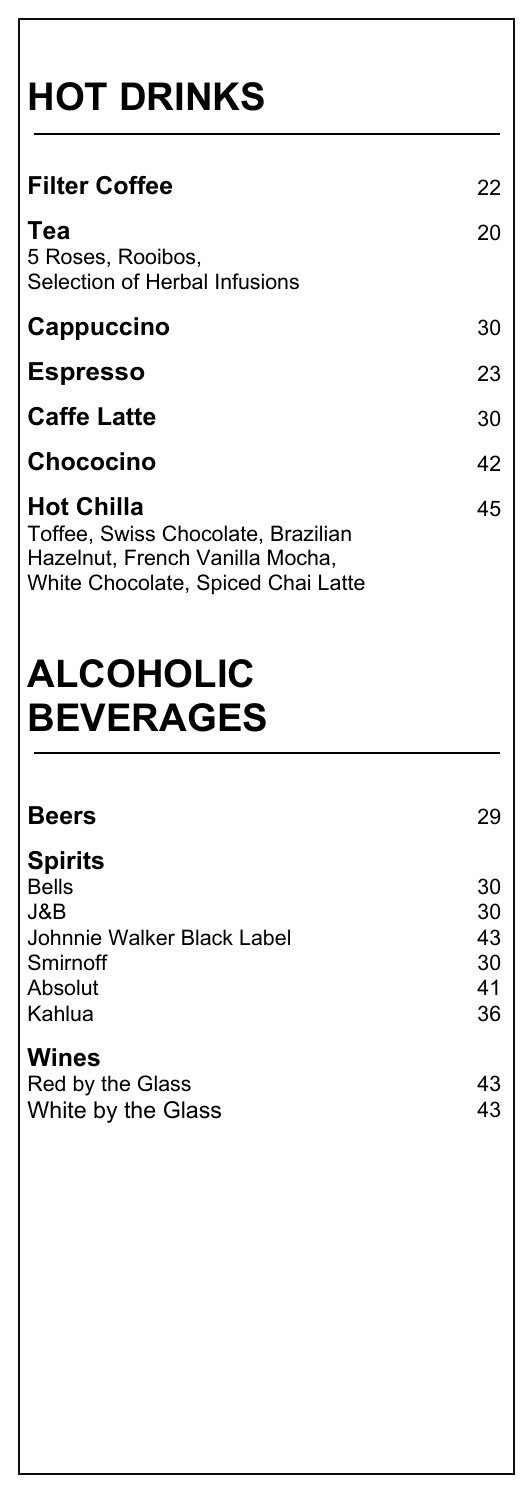# **KIDDIES MENU**

| Kids Plain Pasta & Cheese                                                         | 50 |
|-----------------------------------------------------------------------------------|----|
| Kids Mac & Cheese                                                                 | 58 |
| Kids Spaghetti Napolitana                                                         | 53 |
| <b>Kids Hot Chips</b>                                                             | 30 |
| Kids Margarita<br>(sit down only)                                                 | 75 |
| <b>Kids Lunch Special</b><br><b>Small Margarita and Small</b><br>Chilla/Milkshake | 90 |

#### Monday – Fridays

#### **SIDES - Sit down only**

| <b>Side Chips</b>         | 30 |
|---------------------------|----|
| <b>Side Green Salad</b>   | 54 |
| <b>Side Roast Veggies</b> | 54 |

#### **Please ask our Waiters for any specials we may be running as they are not on the menu**

All prices are subject to change without prior notice, and might differ with the menu from time to time. Please be advised that food prepared in this restaurant may contain allergens.